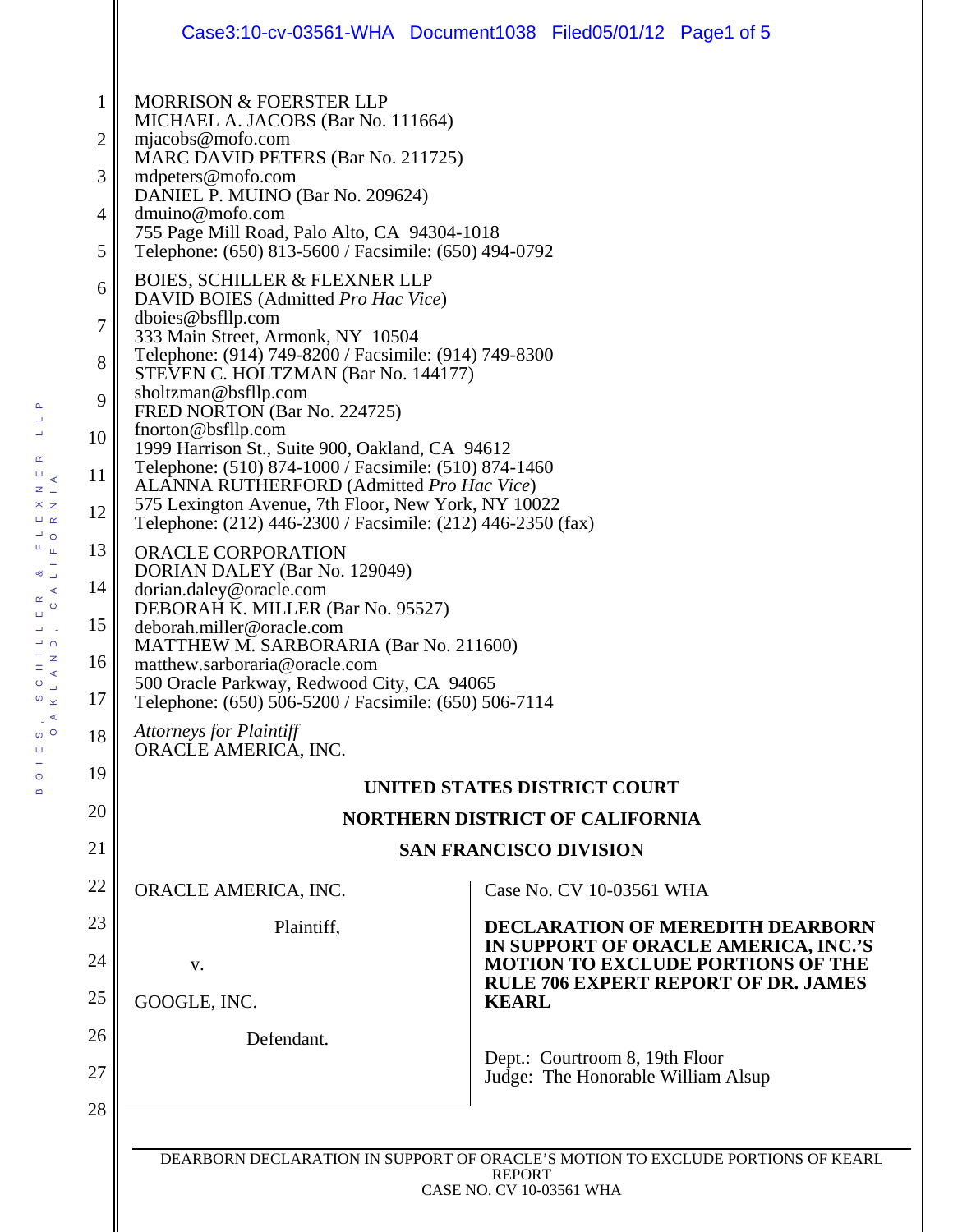#### Case3:10-cv-03561-WHA Document1038 Filed05/01/12 Page2 of 5

I, Meredith Dearborn, declare as follows:

1. I am an associate with the law firm of Boies, Schiller & Flexner LLP, attorneys for plaintiff Oracle America, Inc. in the above captioned matter, and admitted to practice before this Court.

2. I make this declaration based on my own personal knowledge. If called as a witness, I could and would testify competently as to the matters set forth herein.

3. Attached hereto as **Exhibit A** is a true and correct copy of the Expert Report of Dr. Alan J. Cox as updated on April 27, 2012. **[SUBMITTED UNDER SEAL]**

4. Attached hereto as **Exhibit B** is a true and correct copy of excerpts from the deposition transcript of Andrew Rubin, dated April 15, 2012. **[SUBMITTED UNDER SEAL]**

5. I requested that Google agree to file these two exhibits in the public record, but Google's counsel refused.

 I declare under penalty of perjury that the foregoing is true and correct and that this declaration was executed on May 1, 2012 at San Francisco, California.

> By: */s/ Meredith Dearborn*  Meredith Dearborn

1

2

3

4

5

6

7

8

9

10

11

12

13

14

15

16

17

18

19

20

21

22

23

24

25

26

27

28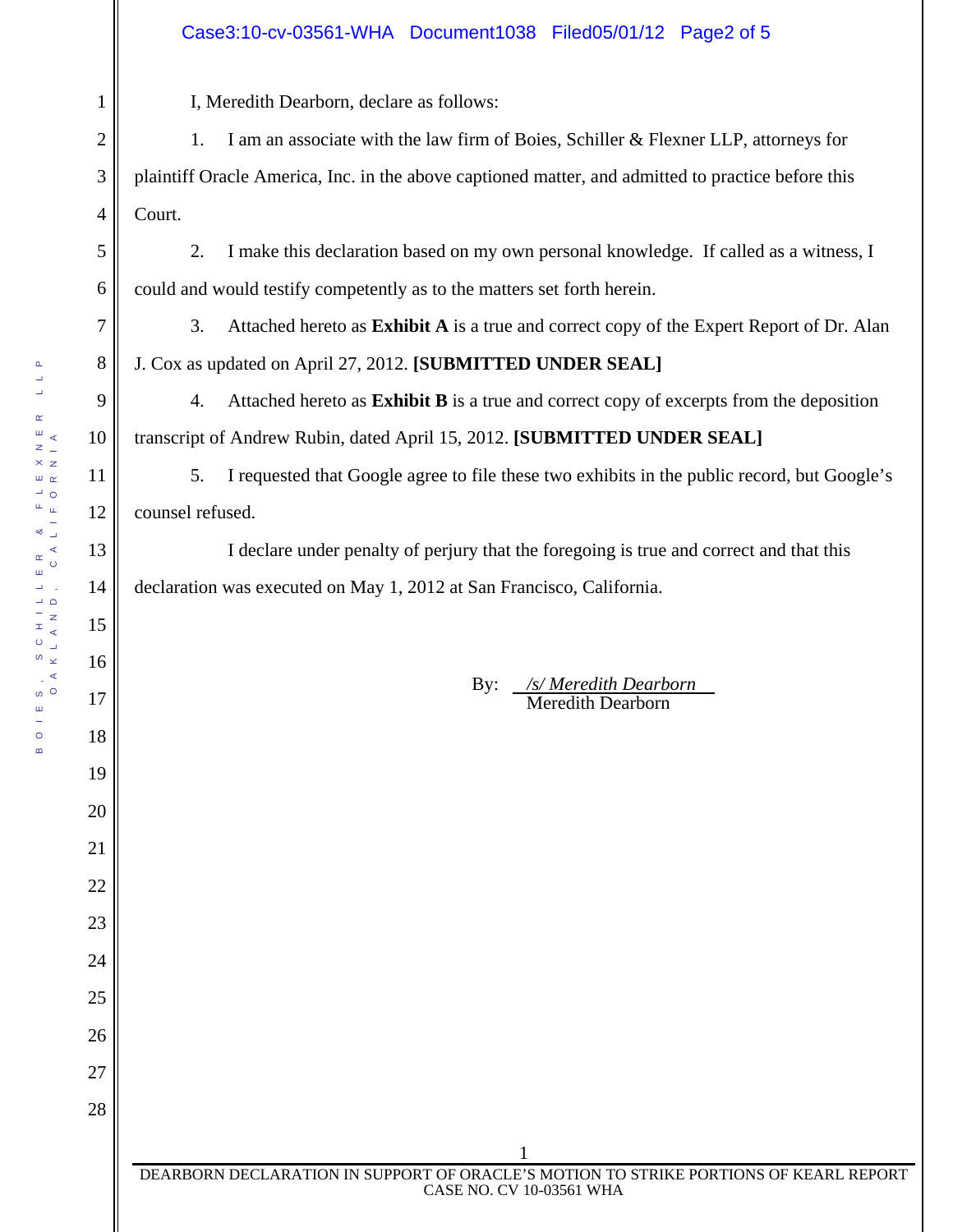|                  | Case3:10-cv-03561-WHA Document1038 Filed05/01/12 Page3 of 5                                                       |  |  |  |  |
|------------------|-------------------------------------------------------------------------------------------------------------------|--|--|--|--|
| $\mathbf{1}$     | <b>ATTESTATION OF FILER</b>                                                                                       |  |  |  |  |
| $\sqrt{2}$       | I, Steven C. Holtzman, have obtained Meredith Dearborn's concurrence to file this document on                     |  |  |  |  |
| $\mathfrak{Z}$   | her behalf.                                                                                                       |  |  |  |  |
| $\overline{4}$   |                                                                                                                   |  |  |  |  |
| $\sqrt{5}$       | BOIES, SCHILLER & FLEXNER LLP<br>Dated: May 1, 2012                                                               |  |  |  |  |
| $\boldsymbol{6}$ | By: <u>/s/ Steven C. Holtzman</u><br>Steven C. Holtzman                                                           |  |  |  |  |
| 7                | Attorneys for Plaintiff<br>ORACLE AMERICA, INC.                                                                   |  |  |  |  |
| $8\,$            |                                                                                                                   |  |  |  |  |
| 9                |                                                                                                                   |  |  |  |  |
| 10               |                                                                                                                   |  |  |  |  |
| 11               |                                                                                                                   |  |  |  |  |
| 12               |                                                                                                                   |  |  |  |  |
| 13               |                                                                                                                   |  |  |  |  |
| 14               |                                                                                                                   |  |  |  |  |
| 15               |                                                                                                                   |  |  |  |  |
| 16               |                                                                                                                   |  |  |  |  |
| 17               |                                                                                                                   |  |  |  |  |
| 18               |                                                                                                                   |  |  |  |  |
| 19<br>20         |                                                                                                                   |  |  |  |  |
| 21               |                                                                                                                   |  |  |  |  |
| 22               |                                                                                                                   |  |  |  |  |
| 23               |                                                                                                                   |  |  |  |  |
| 24               |                                                                                                                   |  |  |  |  |
| 25               |                                                                                                                   |  |  |  |  |
| 26               |                                                                                                                   |  |  |  |  |
| 27               |                                                                                                                   |  |  |  |  |
| 28               |                                                                                                                   |  |  |  |  |
|                  | $\overline{2}$                                                                                                    |  |  |  |  |
|                  | DEARBORN DECLARATION IN SUPPORT OF ORACLE'S MOTION TO STRIKE PORTIONS OF KEARL REPORT<br>CASE NO. CV 10-03561 WHA |  |  |  |  |
|                  |                                                                                                                   |  |  |  |  |

BOIES, SCHILLER & FLEXNER LLP OAKLAND, CALIFORNIA

BOIES, SCHILLER & FLEXNER<br>OAKLAND, CALIFORNIA

 $\begin{array}{c} \mathsf{L} \quad \mathsf{L} \quad \mathsf{P} \end{array}$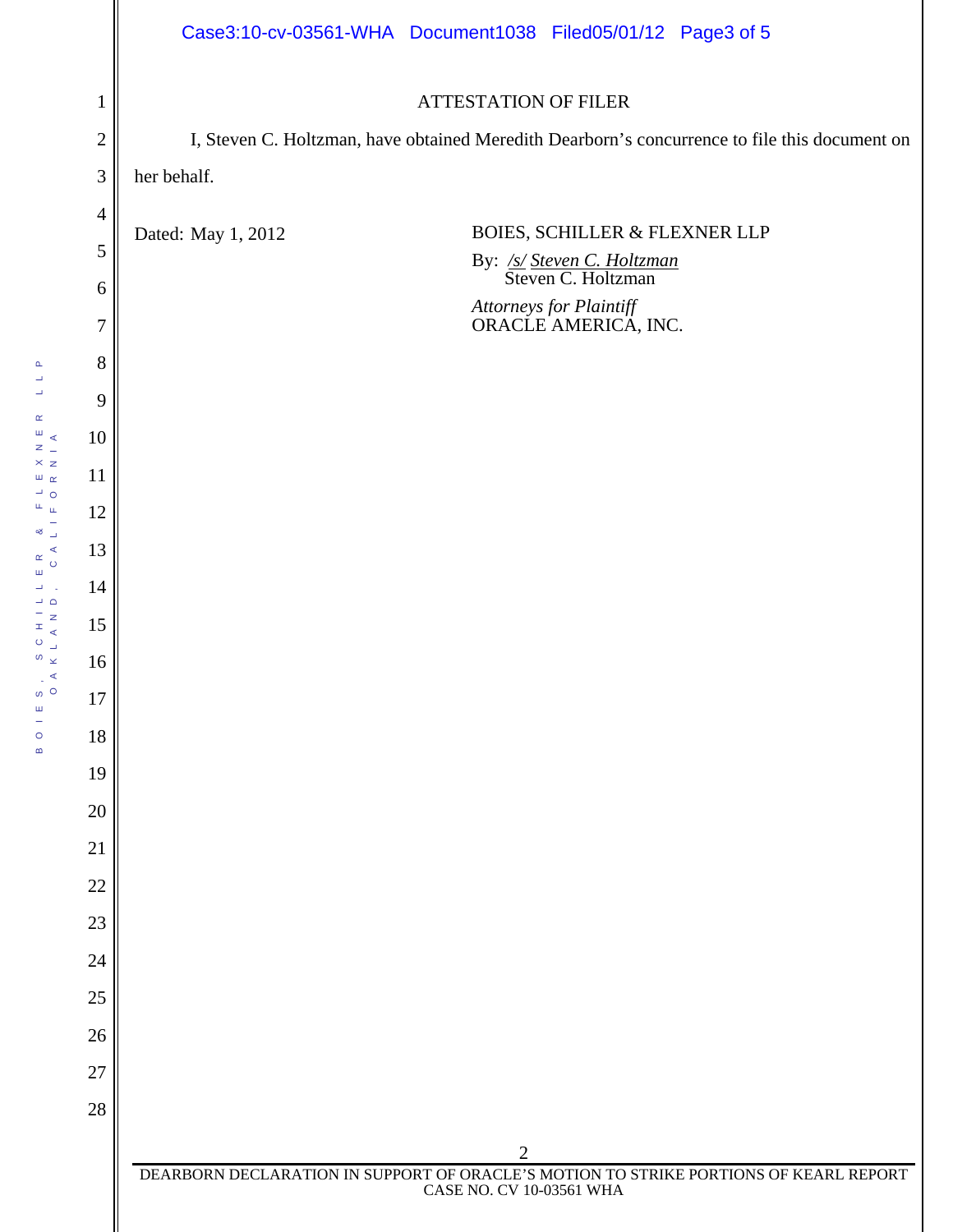# **EXHIBIT A**

# **FILED UNDER SEAL PURSUANT TO THE PROTECTIVE ORDER**